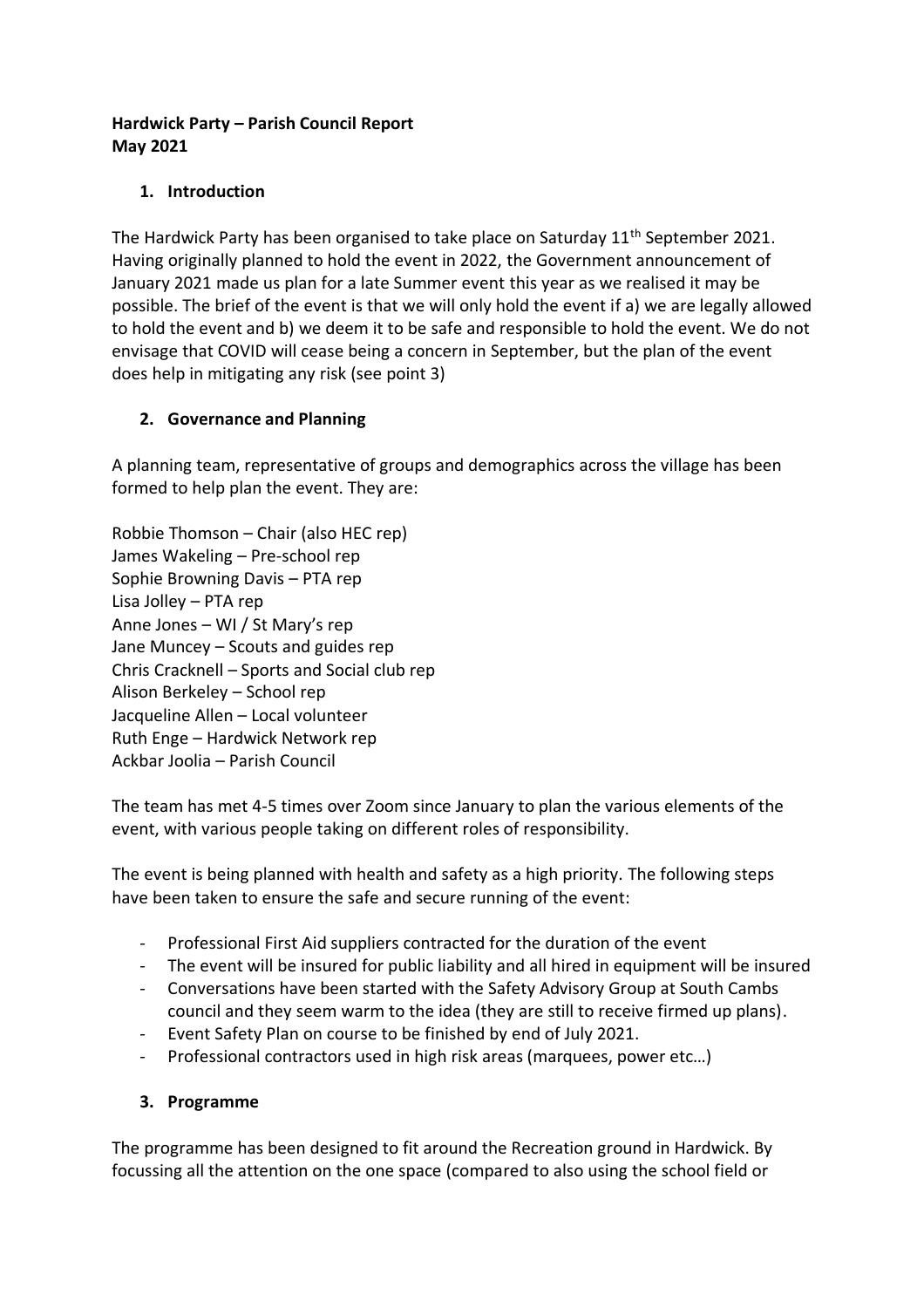playground) the event is easier to manage and also is a better event to attend as everything you need is one place.

The wider benefit to holding the event on the Rec is that it is predominantly outdoors, ensuring that we are mitigating whatever COVID risk exists at the time.

The event programme will run from 12pm until 10pm with some setup on the Friday evening and some pack down on the Sunday morning.

Whilst specific timings and activities of the event are still to be finalised, here is an outline of some of the events and activities planned:

- Kid's field:
	- o Bouncy castles
	- $\circ$  Kid's stage shows happening every half hour (magicians, music acts etc...)
	- o Ride on toy track
	- o Face painting
	- o Tractors and other farm machinery for photo ops with kids (in discussion with Weatherheads)
- Skate competition on the skate park
- Market Street (3mx3m stalls for local businesses, organisations and charities to come and show what they do)
- Bandstand marquee Live music played all afternoon
- Cream Teas being served by the WI
- Barbecue being provided by the Scouts
- Open air cinema (in partnership with Star and Mouse Cinema)
- Village Dog Show
- Cookery, Craft and Produce Show (judged by local judges)
- Food vans
- Bar provided by the Sports and Social club.

All of these areas will require volunteers, so we will be contacting various groups of people soon to rally enough people to help on the day.

#### **4. Advertising**

The event has been advertised in both the Hardwick Happenings and the on the local village Facebook page. A separate Facebook page has been set up and posting will increase over the next few weeks and months as more programme elements are finalised.

#### **5. Budget**

At the Parish Council meeting in January, we asked for somewhere in the region of £3500. Below is a very simple breakdown of how I see that money being spent for the event:

Event Décor (flags, bunting etc...) **EXECO EXECO EXECUTE:**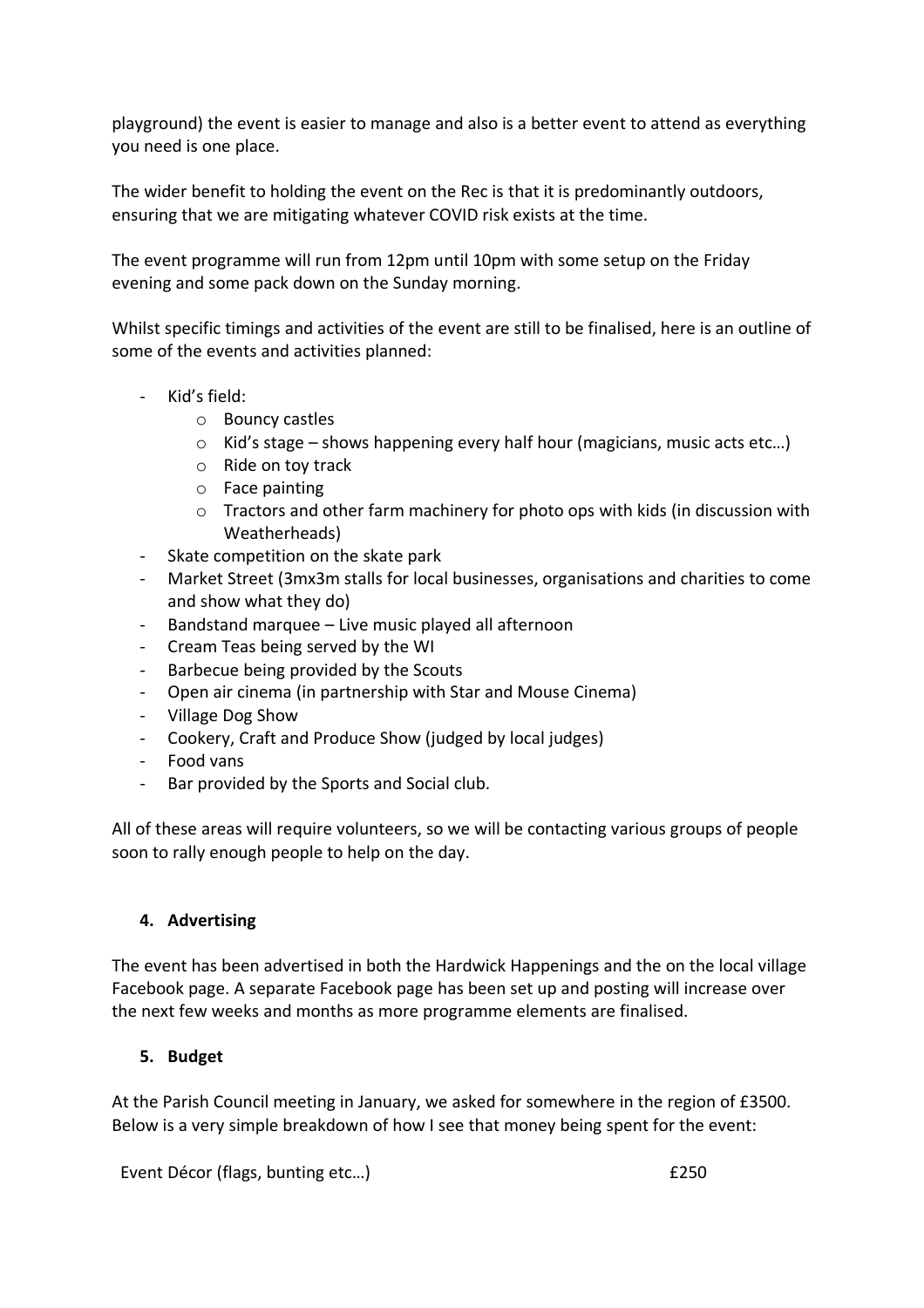| <b>Toilets</b>                                              | £300 |
|-------------------------------------------------------------|------|
| Insurance                                                   | £200 |
| <b>First Aid</b>                                            | £250 |
| Cinema                                                      | £500 |
| Haybales (only pay for ones they can't reuse)               | £100 |
| Marquees (1x 6m x 6m and 1 x 6m x 12m) and Scouts marquees) | £890 |
| PA                                                          | £500 |
| Power                                                       | £250 |
| Furniture                                                   | £500 |
|                                                             |      |

**Total £3740**

We have written to a few businesses in the village to enquire whether they would consider sponsoring various parts of the event. We are yet to have any sponsors confirmed. I have also written to both the building developers in the village to enquire whether they would be interested in giving some money towards the event. I also have a funding enquiry outstanding with the South Cambs council.

The event is free so there will be no income from the event.

At the event we will be looking to hold a raffle, raising money for three local charities – Addenbrookes, Lisa Kent Trust and Joe's Buddy Line. We would be hopeful of raising a good amount of money for these charities with some really sought-after raffle prizes.

# **6. Next steps**

The next steps for the event are as follows:

- Finalise the programme (middle of June)
- Contact SAG with firmed up details
- Start recruiting volunteers
- Advertise to the village in future editions of Hardwick Happenings, online on Facebook and on village notice boards etc…
- Finalise budget and send to Parish Council.

Robbie Thomson May 2021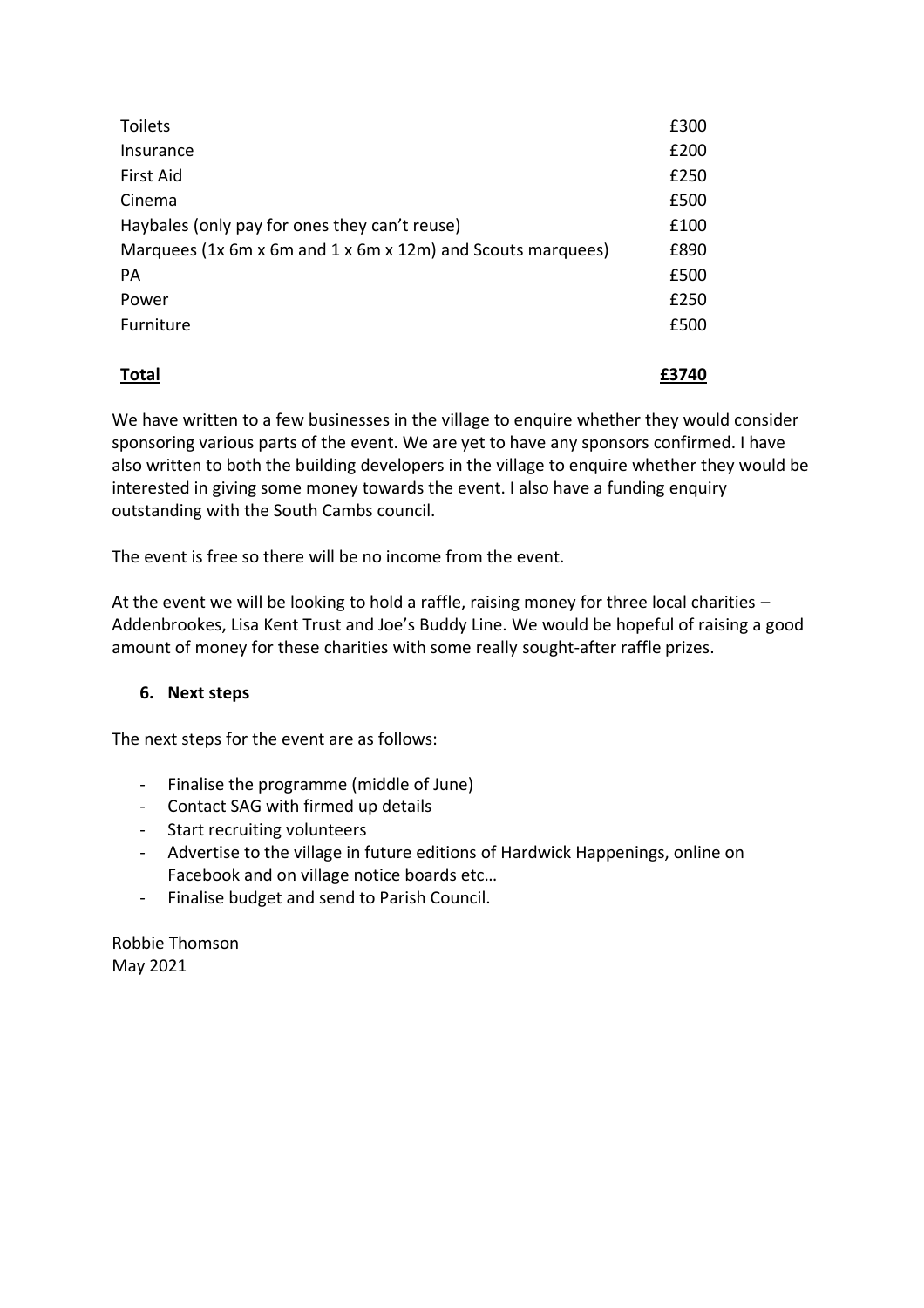# Artwork for noticeboard

May 2021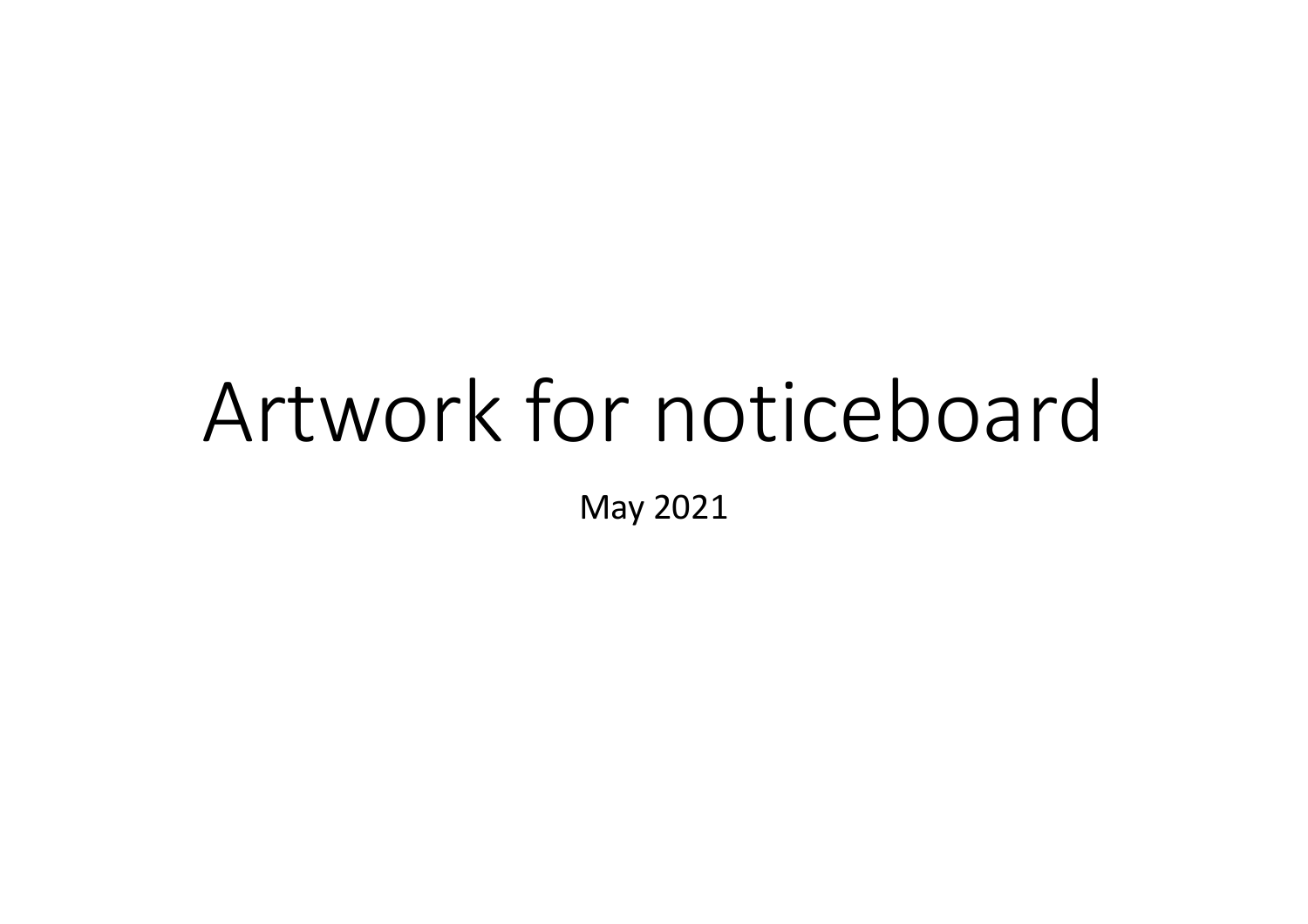



Same style: Above is Green, left-hand side is Dark-Green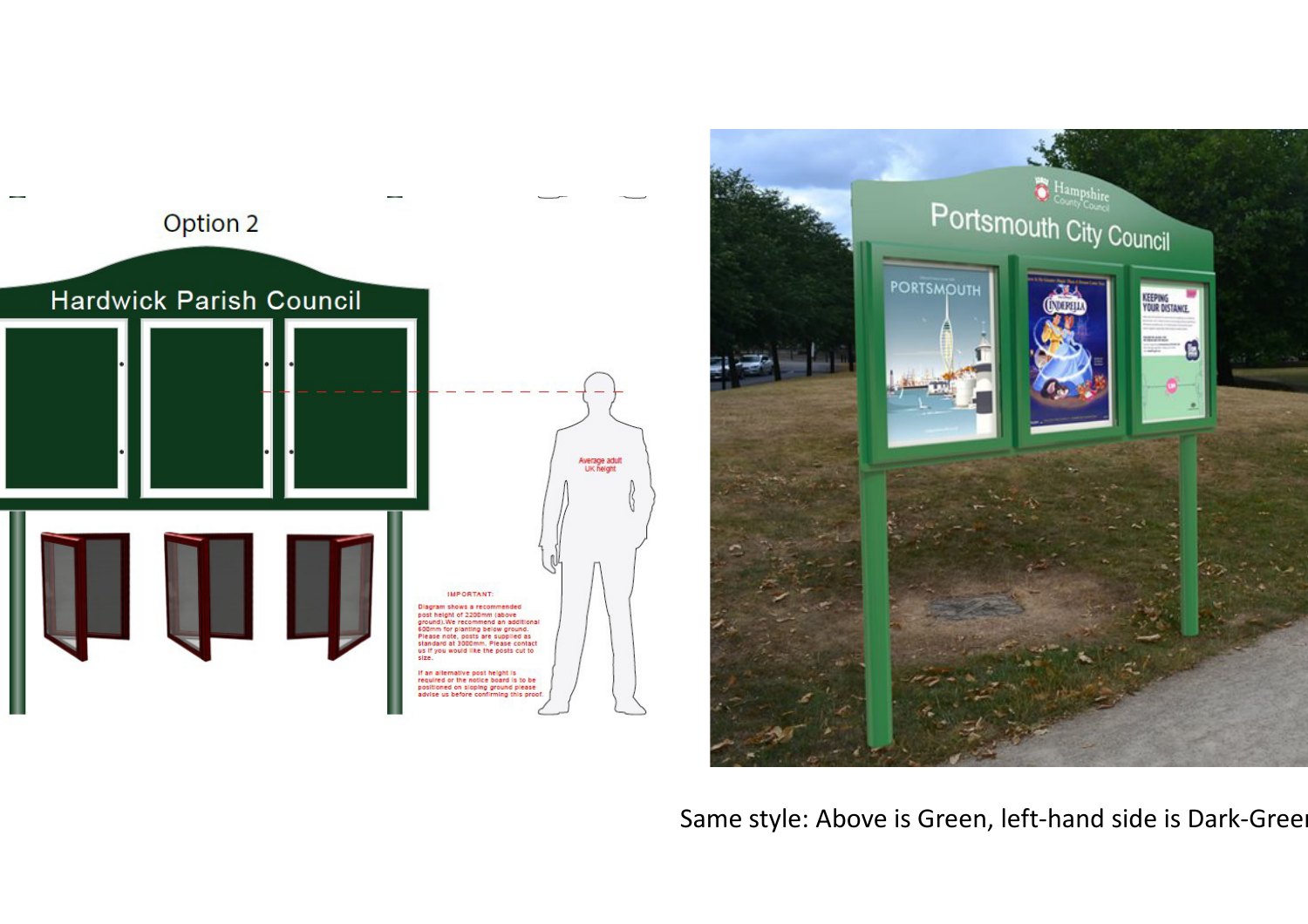EFERRED: It's cleaner, more modern looking; Board in ite and borders in dark-green, post in dark-green





Same style: Blue will be replaced with Dark-Green